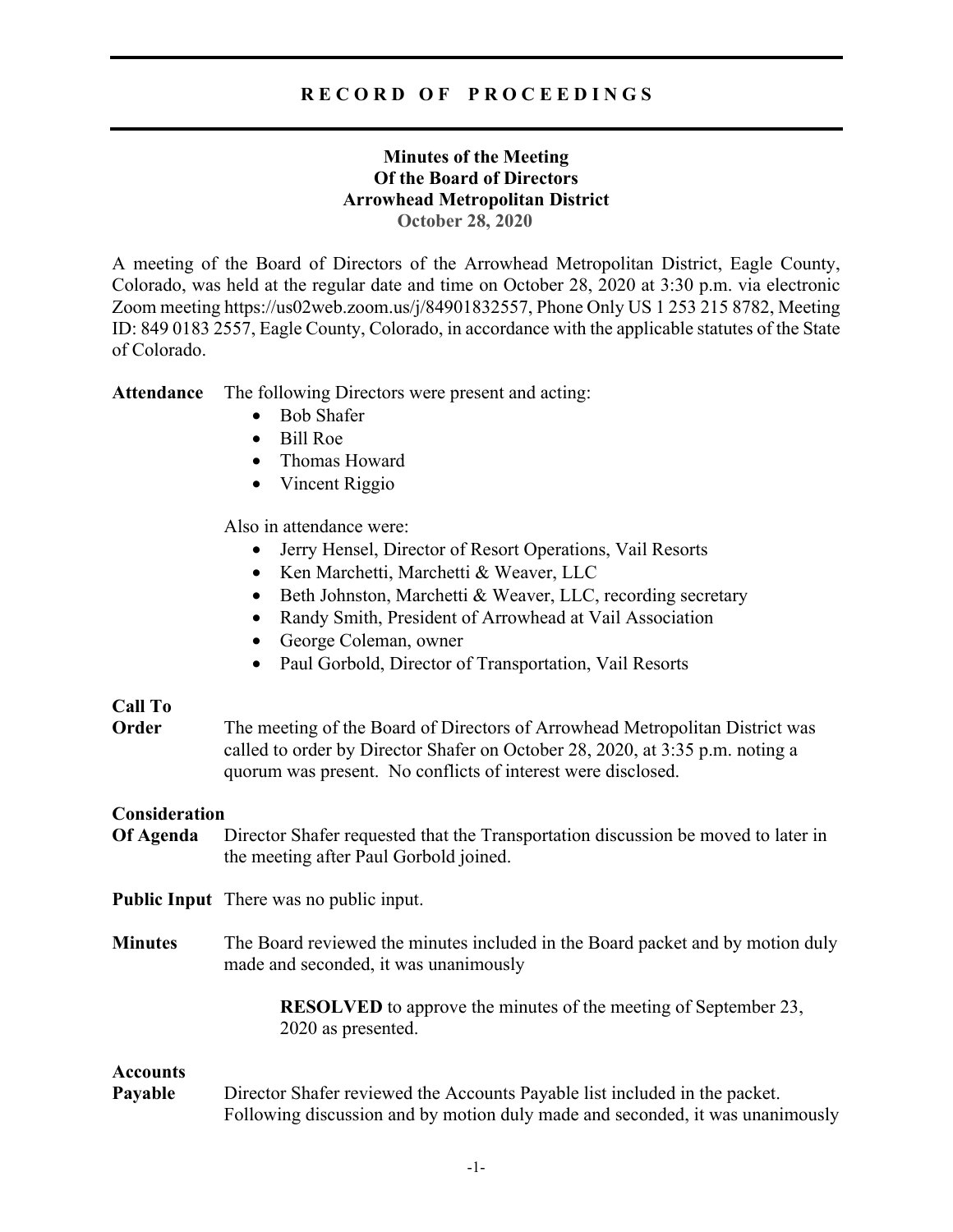### **Arrowhead Metropolitan District Board of Directors October 28, 2020 Meeting Minutes**

**RESOLVED** to approve the accounts payable list as presented.

# **Action List** The Board reviewed the action list in the packet:

- The speed sign has been ordered.
- The Management Agreement is still in review at Vail Resorts legal.
- **UERWA** The Board reviewed the minutes included in the packet.

**AVA Update** Mr. Smith reviewed the following activity for Arrowhead at Vail Association:

- Test lighting, including light poles and fixtures, will be installed next week in various locations of the community. AVA is requesting feedback from the District Board as well as other owners and residents.
- The website is being revamped. AVA will let the District know the cost for their page which is expected to be minimal.
- The 2021 budget has been sent to the Membership.
- The Policies and Procedures on Cresta Road Safety have been finalized. Suggested striping and markings will be done after the Cresta road paving project is completed in2021.
- The Annual meeting will be held on December 22, 2020 via Zoom starting at 4:00 pm. The Board is recommending Tim Muffley and George Coleman to join the Board.

# **Lighting**

**Project** Director Roe reported that AVA was moving forward with the lighting project in 2021 and that the District should plan to follow suit. Mr. Hensel and Mr. Smith reviewed the changing of the fixtures and surrounding elements. They explained that they were planning to consolidate purchasing and installation to maximize bulk discounts. Director Roe and Mr. Hensel reviewed the estimated budget for the District's portion of the project and that it had been added to the 2021 preliminary budget. Discussion continued on whether the District should proceed with the project in 2021, the projected discount on materials by changing suppliers, and benefit of bulk purchasing. Following discussion, the Board decided to leave the estimated funds in the 2021 budget and reevaluate moving forward with the project in early 2021.

# **Operations**

**Report** Mr. Hensel reported:

- A new path was created to provide owners with access to the River Dance ponds. There was still a question on liability and Mr. Collins, the District's attorney, was researching to clarify responsibility.
- The October snowstorm required one driver to be called out to clear the roads. They are actively searching to fill two positions and all equipment is ready for the season.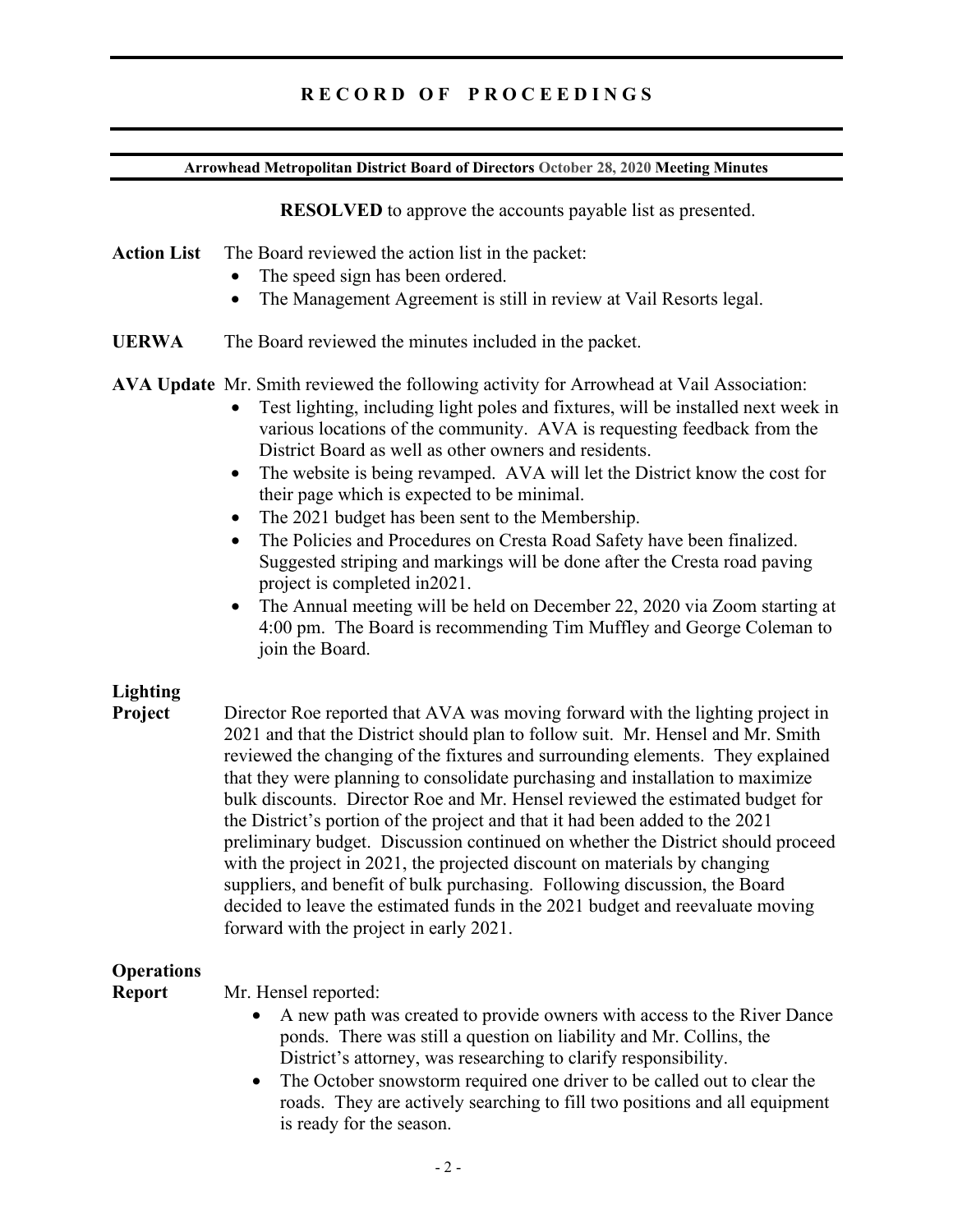#### **Arrowhead Metropolitan District Board of Directors October 28, 2020 Meeting Minutes**

• Matt Wadey with Alpine Engineering is working with the Water District to determine if there is a leak that caused the sinkhole by Riverbend Gate.

## **Transportation**

**Agreements** Director Howard introduced Paul Gorbold and gave background and a report on the meetings between the District and Vail Resorts regarding winter bus service in Arrowhead. The final agreements were still under negotiation since they are going to be based on the Beaver Creek Metropolitan District agreement. If the agreements were not ready by mid-November, a temporary service letter would be used until the final Agreement was ready. Director Howard and Mr. Gorbold then reviewed the changes to service due to COVID including running the buses at 50% capacity, extra cleaning and sanitizing procedures, and potential shortage of available drivers especially during peak time. They explained the fixed and variable rate structure currently being considered for the new Agreements. They also reviewed how the changes were anticipated to affect service and the proposed adaptations to alleviate service issues including running east-west loops, consolidating service, designating specific bus stops for pick ups, and encouraging alternate means of going to and returning from Beaver Creek. Discussion continued on the need for effective and frequent communication to the Community and Public on the transportation challenges and alternatives available. Further discussion was had on staffing, returning staff versus new hires, and current health mandates.

#### **Roundabout**

**Update** Director Shafer reported that McDowell Engineering had completed the traffic study and would be sending it and the permit request to CDoT. There is expected to be more information by the November meeting.

#### **Financial Statements &**

- **Sales Tax** Mr. Marchetti reviewed the financial statements included in the packet. Mr. Marchetti reviewed the sales tax received for July and August. General discussion continued on sales tax collection, projections for the winter considering Vista's closure and how to identify short term rentals. Further discussion was had on the Country Club of the Rockies construction project and the Board requested that Management contact the general contractor at RA Nelson to verify appropriate sales tax is being remitted on project materials.
- **2021 Budget** Mr. Marchetti stated the public hearing to adopt the 2021 Budget had been continued from the September 23, 2020 meeting, and opened the meeting for public comment and discussion. Mr. Marchetti reviewed the preliminary budget included in the packet including the projected sales tax and property tax. General discussion continued on the projected fund balance and a suitable reserve, lowering the mill levy and postponing some capital projects if revenues drop.